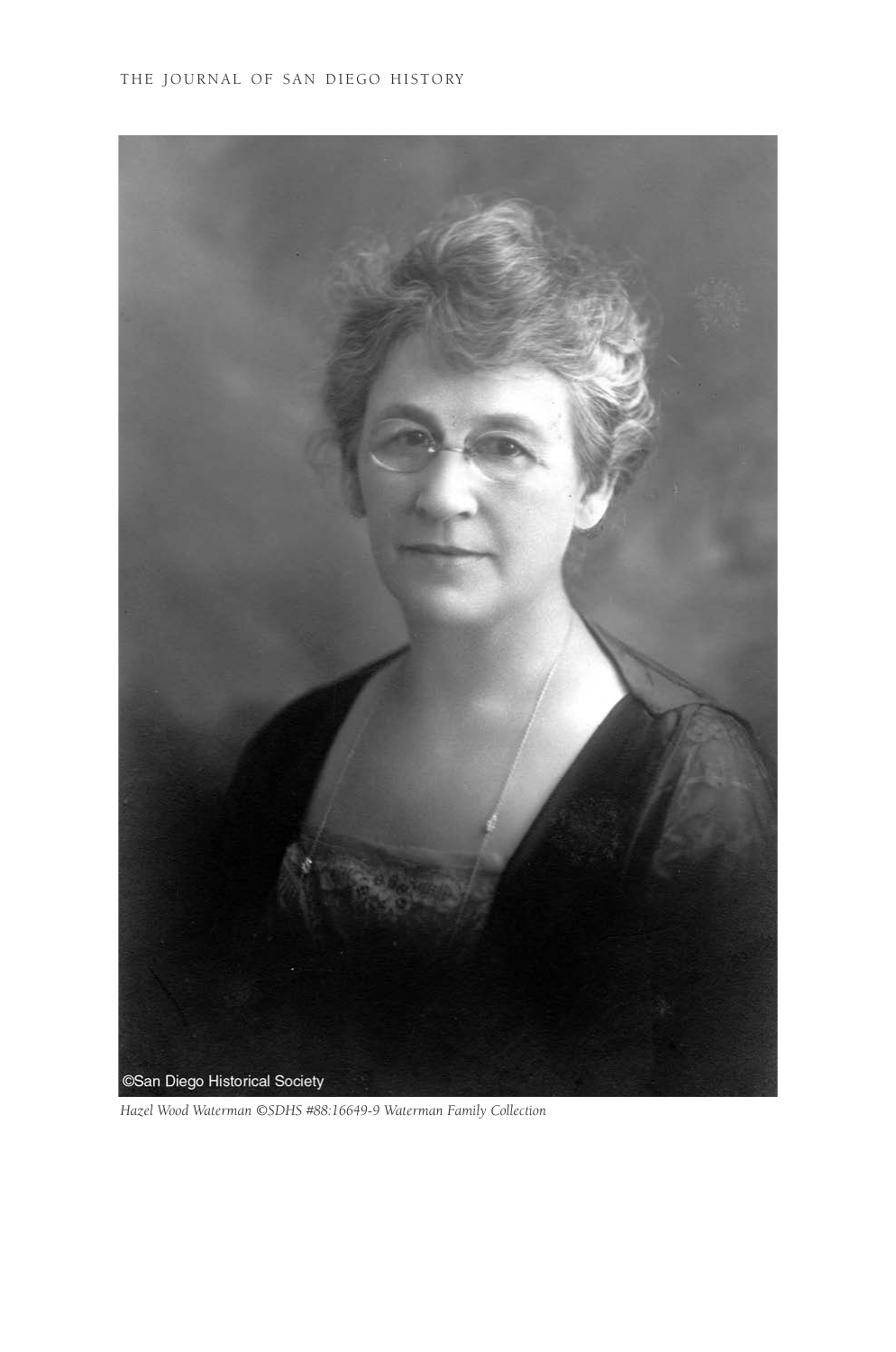# *UNA CASA DEL PUEBLO* — A TOWN HOUSE OF OLD SAN DIEGO

■

*Winner of the 2004 Institute of History Mary Ward Award*  Victor A. Walsh

"The Spanish Dons, rather than the Mexican *paisanos*, became the symbols of the Spanish past."

— Carey McWilliams, *Southern California, An Island on the Land*, 1946

All around the empty plaza stood the crumbling adobes and roofless walls of another time. One of them, the Casa de Estudillo on the southeast side of the sugar magnate and investor John D. Spreckels. Hoping to capitalize o another time. One of them, the Casa de Estudillo on the southeast side of the **L** plaza in Old Town San Diego State Historic Park, had been bought in 1906 by the sugar magnate and investor John D. Spreckels. Hoping to capitalize on Old Town's tourist potential, he extended his streetcar line up Calhoun Street to the plaza. Two years later his vice president and managing director, William Clayton, hired a 43-year old widow recently turned designer to research and restore the historic ruin. Her name was Hazel Wood Waterman, the daughter-in-law of former Governor Robert Whitney Waterman and then employee of noted San Diego architect Irving Gill.<sup>1</sup>

Completed in 1910, the restoration launched one of California's first historic tourist attractions and in the process helped to inspire a nostalgic fetish, an antiquarian enthusiasm for the state's Spanish heritage. An estimated 125,000 people visited the Casa de Estudillo in 1915, the same year that the Panama-California Exposition opened in Balboa Park.2 San Diego had been "discovered" by the outside world, but what was the appeal of this restored adobe in a backwater village on the outskirts of the modern city?

To unravel the knot of this question requires an investigation into the power and interplay of myth and history. What was the history of the casa and the Estudillo family who lived there until 1887? How accurate is Waterman's restoration in terms of design, use of materials, construction methods, landscape, and furnishings? What was her research approach? Her source(s) of information and inspiration? What did the Casa de Estudillo signify to early twentieth-century California society? How did myth and history as popularized in literature, film, and art shape or alter the historic memory of the visiting public?

### History of a House and a Family

Built between 1827-1829 by Lieutenant José Antonio Estudillo, this adobe town

**Victor A. Walsh** is a historian with California State Parks in San Diego. He earned a Ph. D. in American history, with a focus on 19th-century ethnicity and race, from the University of Pittsburgh in 1984. He taught as a lecturer at San Francisco State University, the University of San Francisco, and College of San Mateo. In 1991, he won the Carlton C. Qualey Award for an article published in the *Journal of American Ethnic History* on Irish drinking customs and Catholic total abstinence.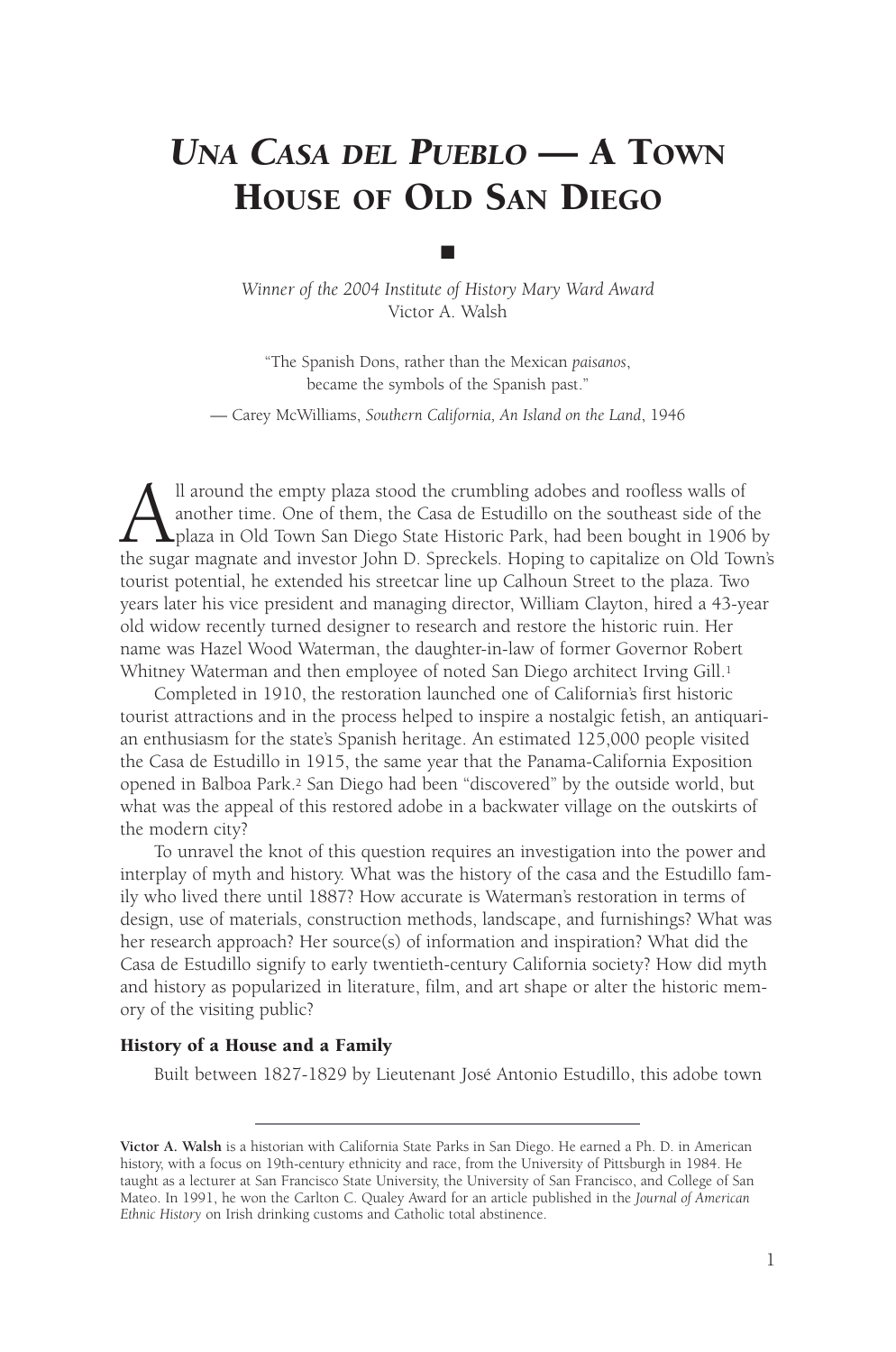house would become the social and ecclesiastical center of Old Town San Diego during the Mexican and early American periods.3 Born in 1803 at Monterey, José Antonio was the sixth child of José María, the Spanish-born comandante of the San Diego Presidio. His mother was María Gertrudis Horcasitas, a native of Tlayacopa, Mexico.4

Educated, proud, and handsome, José Antonio embodied the bearing of a Spanish gentleman. But he was not a pureblood Spaniard, nor did he support continued Spanish colonial rule. Influenced by Mexico's struggle for independence from Spain, he became a steadfast advocate of republican self-rule. In 1833, he and five other adult male citizens drafted a petition, urging the governor to establish a civil government in place of continued military rule by the presidio's comandante.5 Two years later the governor declared Old Town San Diego as an official *pueblo* to be governed by an elected town council. During Mexican rule, Estudillo played an influential role in the town's nascent political life, serving as treasurer, tax collector, *juez de paz* (justice of the peace), and finally as *alcalde* (mayor) in 1837-38. In 1850, under American rule, he served as treasurer, tax collector, and county assessor.

José Antonio Estudillo also supported the breakup of the mission system in the early 1830s. Not only did it embody the last vestige of feudal Spanish rule in California, but its monopoly of land and Indian labor had inhibited development. Under the supposed enlightened leadership of rancheros like himself, secularization would reverse this trend. Estudillo had extensive landholdings, with grants to Rancho Temecula (1823), Rancho Janal (1829), and later Rancho San Jacinto Viejo (1845). He also served as the *mayordomo* or administrator of the Mission San Luis Rey from 1840 to 1843.6

In 1824, he married María Victoria Domínguez, the daughter of José Cristobal Domínguez, a sergeant in the cavalry stationed at the presidio. Like José Antonio, she was a Californio, born in 1802 at the San Diego Presidio. Typical of many of the early Spanish colonial settlers, she had come from a racially-mixed family. Her father was born at the presidio of Loreto in Baja California, and her mother, María de los Reyes Ybañez, in the Mexican frontier province of Sinaloa. A woman of unbounded charity, Victoria raised her 10 children, 4 grandchildren, and 5 nieces and nephews in the casa, all of them baptized in the Roman Catholic faith. She also adopted and raised several Indian orphans at the home.7

Estudillo undoubtedly built this *casa de poblador* or townhouse to accommodate his wife and their large extended family, which included at varying times members of the Pedrorena and Domínguez families.8 Judge Benjamin Hayes, who later resided in the home, called it and the nearby Bandini home "mansions." Built with Indian labor, the single-story, whitewashed adobe, which was enclosed on two sides (L-shaped) around an inner courtyard, reflected a rustic elegance unmatched in Southern California of that day. Indian workmen carried the pine timbers from the Cuyamaca forest. The casa's ridgepole frame was bound and fastened together with narrow strips of rawhide to overhead crossbeams. The two-to-four foot thick adobe-brick walls were built on a river-cobble foundation. The main entrance was a narrow *zaguán* or covered central passageway from the plaza.

Sometime in the 1830s, José Antonio added another wing facing San Diego Avenue. The home originally had earthen and then brick tiled floors (except the *sala* or living room, which had a pine-board floor), clay-tiled roofs, wood-barred windows, and interior wooden shutters. Indian servants sprinkled the earthen floors with water to keep them hard. The rooms were generally square and nearly all of them were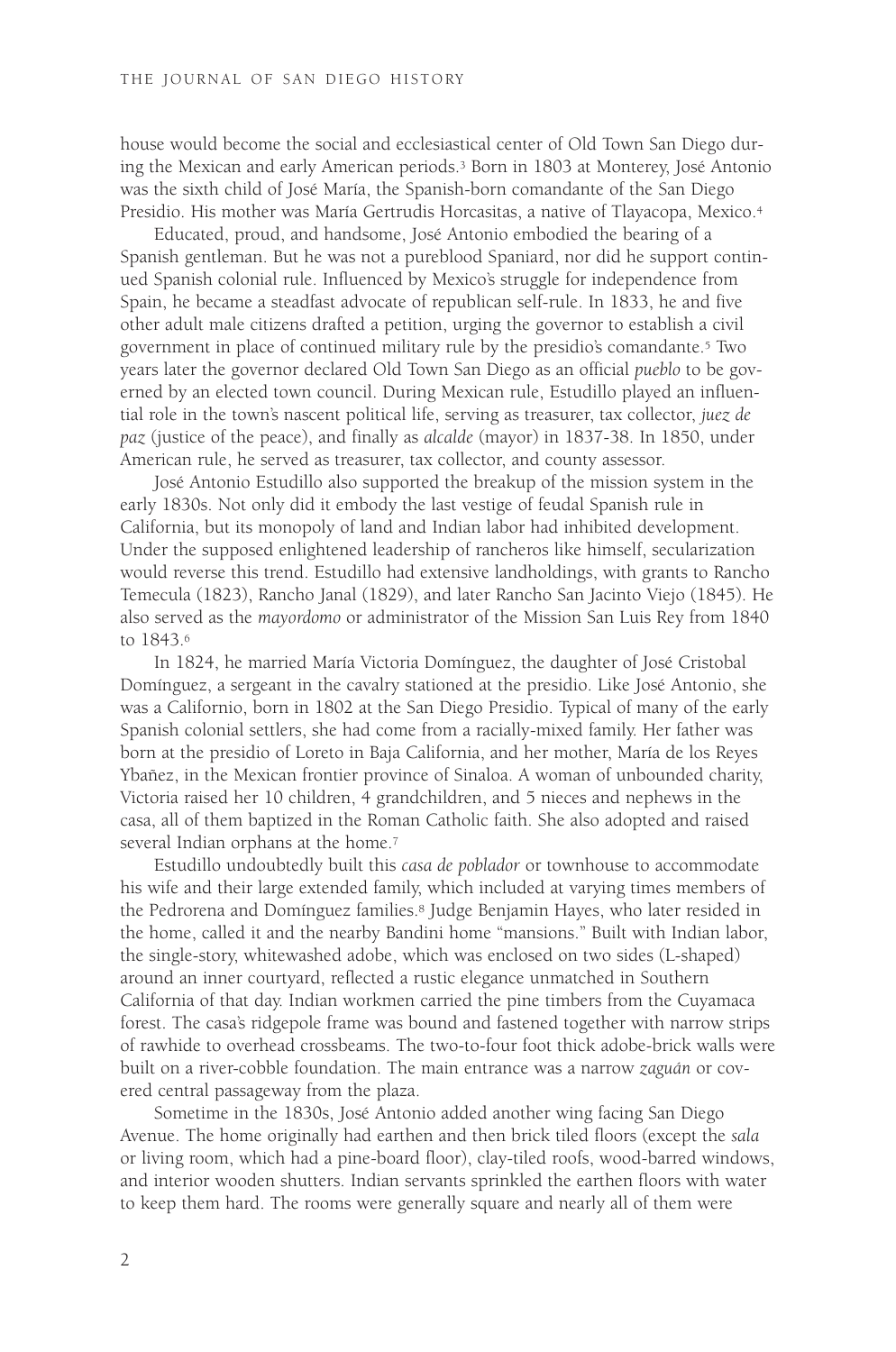

*Casa de Estudillo, January 1, 1893. Collection of Marjorie Reeves, Rancho Santa Fe.*

interconnected with doors.9

With the abandonment of the nearby presidio and its chapel, the Estudillo home became the pueblo's unofficial church.10 On September 29, 1851, Catholic parishioners laid the cornerstone for a parish church to be built that would accommodate their religious needs better than the Casa de Estudillo's little chapel. John Judson Ames, the hulking owner and publisher of the *San Diego Herald*, captured the solemnity of the public procession on the plaza:

At 4 o'clock precisely, the folding doors of a large apartment in the house of Don José Antonio Estudillo…were thrown open, and a procession composed of the most esteemed and cherished members of the Church Universal, with the learned and devout 'Padre'…at their head, preceded by…youths dressed in snow white frocks and bearing in their hands silver vases and gold and silver candlesticks..., issued into the Plaza,...until it reached the sacred spot....The priest consecrated with holy water the foundations of the building; after which, a scroll containing a memorandum of the date and place…was securely sealed in a vessel of indestructible [sic] nature, and placed under the cornerstone about to be laid.<sup>11</sup>

Funds for constructing the church, however, failed to materialize, and visiting priests continued to say Mass for Old Town's Roman Catholic community in the chapel until 1858, when the new church, the Immaculate Conception, at last opened on nearby Conde Street. The large front room in the Casa de Estudillo's southwest corner was the "old chapel room" according to Judge Benjamin Hayes. Later, it was partitioned with a reception room opening onto San Diego Avenue and the larger inner room serving as the chapel.12 After secularization, Mission San Diego de Alcalá's properties, including vestments, crucifixes, candlesticks, and paintings, were stored at the home until the Immaculate Conception opened.13

With the additional wing, there were twelve rooms, including bedrooms, a servants' quarter, kitchen, work and storage rooms, a living room and dining room, and the chapel. According to historian George Walcott Ames, the kitchen had a magnificent open fireplace or *parilla* to barbecue beef. Most adobe houses of that day had fireplaces located outside, given the susceptibility of roofing thatch to catch fire. All of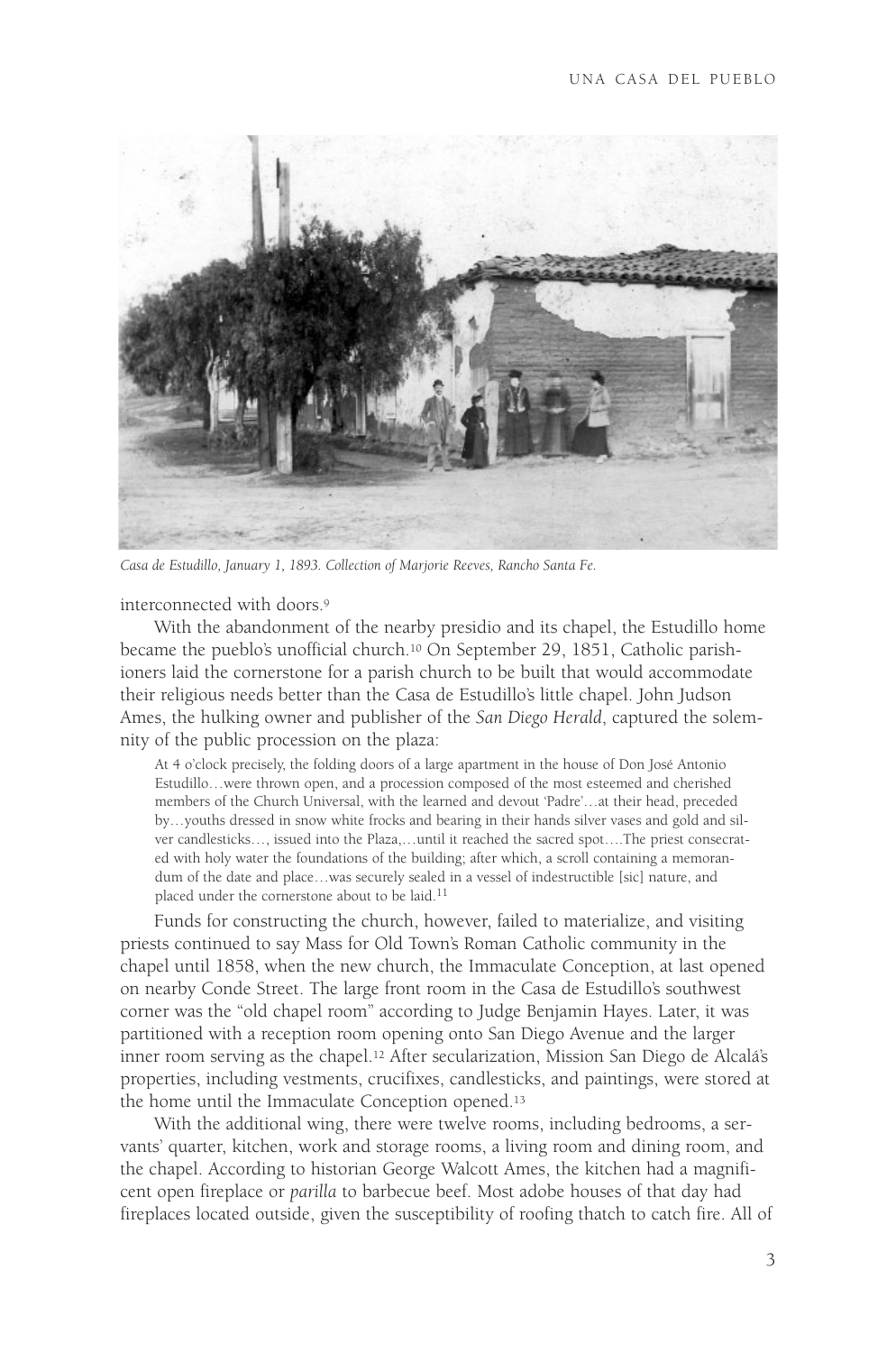the rooms were coated with a mud plaster and then painted with a lime-based whitewash. On top of the roof was a turreted balcony, accessible by a stairwell. Seated here, family and friends watched the bullfights, horse races, and fiestas on the plaza. The Mexican flag flew from the flagpole atop the roof.14

During the U.S.-Mexican War, when Californio troops loyal to Mexico briefly lay siege to San Diego in 1846, women and children often took refuge at the Estudillo home. Its thick walls protected them from the sporadic musket fire coming from the enemy's entrenchment on Presidio Hill. The siege continued until a rag-tag force of Californio volunteers, led by Captain Santiago E. Argüello, and U.S. Marines routed the Californios.

The war years were an uneasy time for townspeople, including the Estudillos, despite their neutrality. The presence of hundreds of U.S. soldiers and volunteers strained services like housing and food. Outlying ranchos were abandoned under the threat of losing cattle to marauding soldiers or lives in Indian raids.15

After the war, cattle and land prices soared as thousands of Argonauts poured into the frontier state, often stopping at San Diego on their way to the Sierra goldfields. One of the county's largest landholders, José Antonio Estudillo and his family shared in the bounty. In 1850, his landed assets exceeded \$25,000. They included three ranchos totaling 57,831 acres, 400 head of cattle, 300 other field animals, 20 horses, 600 fanegas of wheat, 400 fanegas of barley, and an array of less valuable goods. The *casa* that year was valued at an additional \$5,000.

On July 19, 1852, Don José Antonio Estudillo died. His death heralded a more uncertain and anxious time for the family. By 1855, livestock prices had dropped due to competition from Arizona and New Mexico cattlemen. Floods in the winter of 1861-1862 followed by a three-year drought brought further ruin. The boom-bust cycle not only shrank family assets but it also bred squabbles and dissension. By 1856-1857, the house, which had been deeded to Victoria Domínguez and the eldest son, José María, had dropped in value to \$3,500.16

Relations among family and in-laws became increasingly strained. During the 1860s there were at least a half-dozen transfers of property and several lawsuits involving family members. For instance, in 1855 and again in 1863, José María Estudillo mortgaged his interest in the house probably to help defray debts from his ranching investments.17 On January 11, 1869, María del Rosario Estudillo de Ferrer sued her mother Victoria Domínguez and other family members at the house, claiming that the deceased had left the house to her; the defendants were "tenants in common." During the trial, José Guadalupe Estudillo, who lived in the house with his mother, submitted a revealing account ledger. It showed that nearly \$650 had been spent between November 1865 and July 1869 to keep the house in "tenantable repair." These included installing glass windows, repairing and whitewashing the northeastern wing's (Calhoun Street) exterior adobe walls, building an adobe corral, digging and roofing a well for the animals, remodeling rented rooms in the wing on Calhoun Street, and reroofing the southwestern wing with wooden shingles.18

The motives behind these improvements were twofold. First, the Estudillos incorporated American building materials and methods into the rehabilitation. Materials like nails, windows, paint, shingles, wood frames, and oil stains would reduce the labor associated with maintaining adobe buildings against moisture and other elements. Their use also reflected a fusion of local building traditions and materials with imported Yankee technology and building practices. Second, renting rooms out to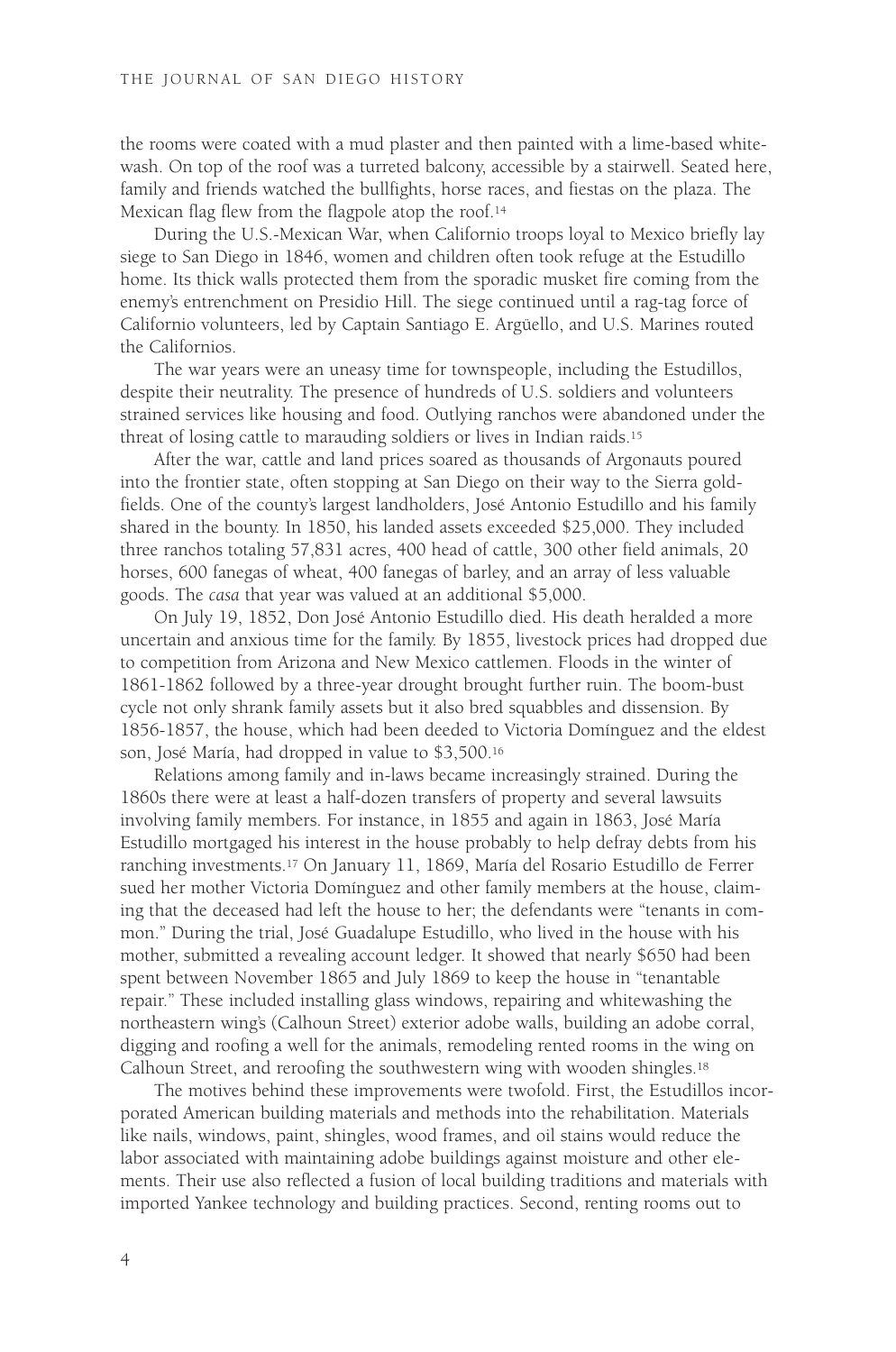

*Veranda, 1910. ©SDHS, Hazel Wood Waterman Collection MSS 42, Box 1, Folder 13*

respectable tenants would supplement Victoria Domínguez's financial assets. Among those to whom she rented rooms were Benjamin Hayes, a Democratic Party district judge and historian, and David Hoffman, a surgeon and Democratic Party assemblyman. Both men were political associates of her son José Guadalupe Estudillo, who was elected state treasurer in 1875. Hayes and his second wife, Adelaida Serrano, actually honeymooned at the house. They lived in the former chapel and two nearby rooms from August 1866 until November 1867, a time that the judge fondly remembered as "winged hours of bliss."<sup>19</sup>

Along with providing lodging for renters, the building also housed a primary school during the early 1860s. The school was located in the central room of the southwestern wing (San Diego Avenue). It measured twenty by forty feet, and had a twelve-foot high ceiling. Victoria Domínguez and Victoria Pedrorena de Magee, a member of the extended family and resident of the home, taught at the school.20

The front of the imposing adobe facing the plaza was bereft of vegetation. Historic photographs of the plaza in the early 1870s reveal a barren landscape. Only a few bare saplings, wrapped in a wire mesh to protect them from animals, were planted in front of the casa. Grazing cattle and foraging wild animals were a constant nuisance. "The cattle range almost up to the doors of the hacienda itself," recalled Helen Elliott Bandini, "and while ordinarily kept by the vaqueros at a respectful distance, had there been flowers or greenery to tempt their greedy appetites, no effort of the herder could have restrained them from stampeding for the coveted object."<sup>21</sup>

The inner courtyard, while the Estudillos lived in the house, served multiple functions. It was a place of entertainment as well as work. All of the rooms opened onto the courtyard. Overhead verandas of clay tile bordered it on three sides. Lillian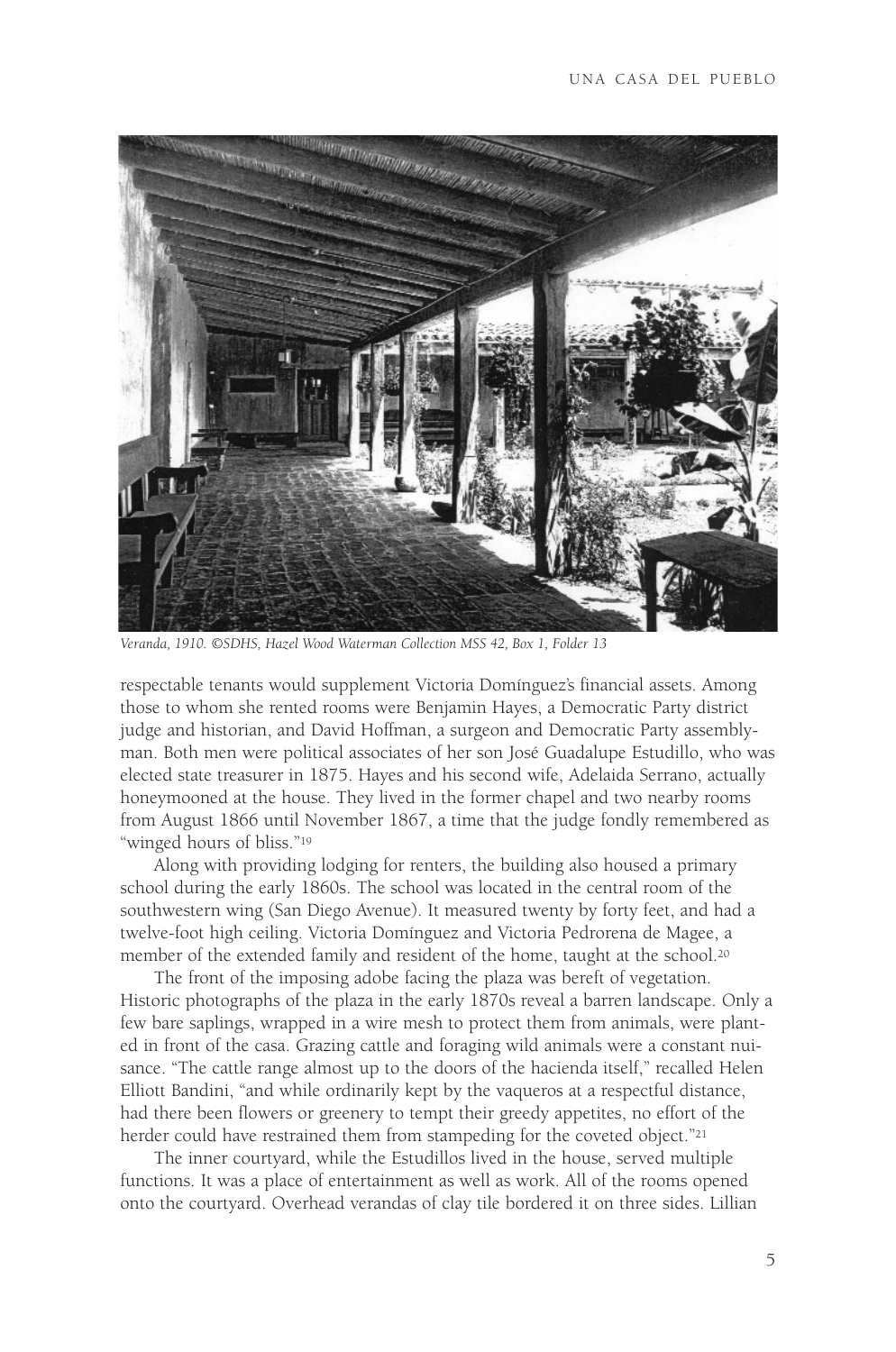Whaley recalled that "the courtyard was a big square, bare place with a fig and pepper tree here and there, a few geraniums and a well in the centre."22 It was the gathering place for family parties, christenings, and feast day commemorations. Family and friends spent considerable time underneath the verandas, smoking, chatting, knitting, and playing guitars and violins.

But the courtyard was also a place of work. Indian servants baked bread in large, beehive-shaped ovens or *hornos*, spun cotton, hung clothes, made adobe bricks, groomed horses, and tended gardens and orchards.23 By the early American period (ca 1850s) a flour milling operation had been started in an enclosure between the Bandini and Estudillo houses. There was, according to city historian Clarence McGrew, "a line of wagons and carts from the ranchos standing in this end of the plaza, during the harvest time, with grain for milling."24 *Vaqueros* (cowboys) deposited freshly butchered meat from the ranchos in the corral behind the rear patio. Here, it was cut into long, sinewy strips and placed on a low adobe wall to dry in the sun.

On October 18, 1873, Doña Victoria Domínguez de Estudillo died. Her death symbolized the twilight of a fading era. By this time, Old Town had been upstaged as the county's commercial and civic seat by New Town, its rival to the south on the bay. An uncontrollable fire in April 1872 had gutted the town's commercial hub on the plaza. "One by one the landmarks have disappeared from the old Plaza….Its glory is departed with its departed people," wrote a regretful Corinne Lillian Whaley in 1882.25

Like the plaza, the home fell on hard times. Victoria Domínguez deeded the house to her sons, José Guadalupe and Salvador. In 1875, Guadalupe was elected state treasurer, and after a momentous ball given in his honor at the home, he and his family departed for Sacramento. Salvador and his family remained in the home until 1887, when they moved to Los Angeles, leaving the house in charge of a Mexican caretaker.

The building thereafter rapidly fell into disrepair as it became linked in the public imagination with Helen Hunt Jackson's best-selling novel, *Ramona* (1884). Tourists began flocking to the old adobe out of the mistaken belief that the chapel had once been the setting for the marriage between the novel's two principal characters, Ramona and her Indian lover Alessandro. The caretaker, recalled Salvador in 1909, "sold the tiles, adobes and locks" to souvenir collectors, telling them that it was "the home of Ramona." Vandalized and stripped of its materials, the historic adobe quickly disintegrated. In 1906, Salvador sold it to Nat Titus, an agent for John Spreckels, for \$500.26

#### Waterman's Vision of Restoration

Hazel Wood Waterman was an unlikely candidate to restore the historic Estudillo home as she was not a licensed architect. A designer for the noted architect Irving Gill, it was her second major assignment.<sup>27</sup> Furthermore, she was a woman, a widow with three children to support. However, by the standards of the day, she had impeccable qualifications. She had worked under the guidance of one of San Diego's master architects, and had an "instinctual" grasp of design, according to Gill. She had taken design and mechanical drawing classes at a local correspondence school. She also was an accomplished painter and a published author on adobe structures. More importantly, she had a vision about southern California's early Hispanic heritage, albeit one that was considerably romanticized.28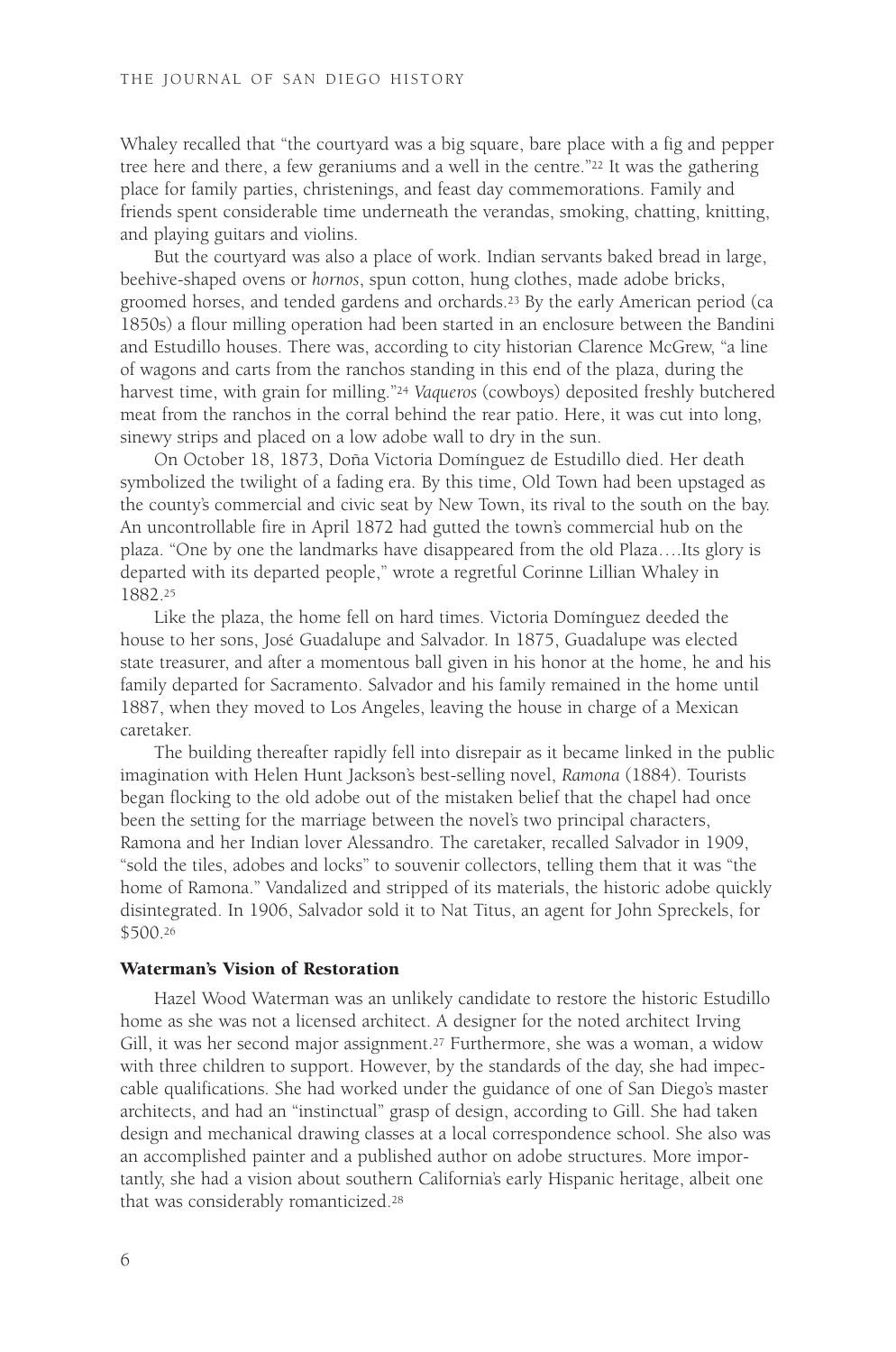

*Making tiles, c. 1908-9. ©SDHS #85:15370-5 Hazel Wood Waterman Collection*

Passionate about the project, Waterman gleaned information about adobe structures from primary sources and old photographs, interviewed "old timers," and spoke to Charles Fletcher Lummis and other promoters of the state's Spanish colonial heritage.29 She visited the missions at San Juan Capistrano, Santa Barbara, San Gabriel, San Luis Rey, and San Diego de Alcalá. She also went to Pio Pico's rancho at Whittier, Cave Couts' Rancho Guajome, the De La Guerra residence in Santa Barbara, and the Avila House in Los Angeles. Most importantly, she spent time at the Estudillo house — a "pathetic ruin" in her words — and the other adobes of historic Old Town. By the early twentieth century, the site of the first European settlement in California was no more than a great square surrounded by crumbling adobes and roofless walls, "a monument to the past, a finger pointing out the endless changes of time and tide," in the words of one contemporary.30

Waterman built the restored house on its original footprints. The front on the plaza side measures 113 feet 9 inches long and the two adjoining wings 96 feet 6 inches and 98 feet 6 inches ft. each. Like the original, the building was (and still is) a one-story, U-shaped adobe with a central passageway. It has twelve rooms, all of which open onto the enclosed courtyard.<sup>31</sup> She hired only Mexican workmen familiar with traditional adobe-building methods.32 They mixed stable straw, seaweed, broken shells, and soft clay, and then kneaded and packed the dough-like substance into wooden molds. The molds were set on their sides to dry in the sun "for not less than thirty days, turning at least twice to prevent cracking." The new adobe bricks were 16 inches long x 8 inches wide x 3 inches thick. Workmen used, when possible, material from the original ruin.33

No nails were used to assemble the wood frame and roof. Instead, hand-hewed crossbeams were notched, as if pulled by oxen, and fastened with narrow strips of rawhide to the ridgepoles. Beams and posts were "aged" by soaking them in the mud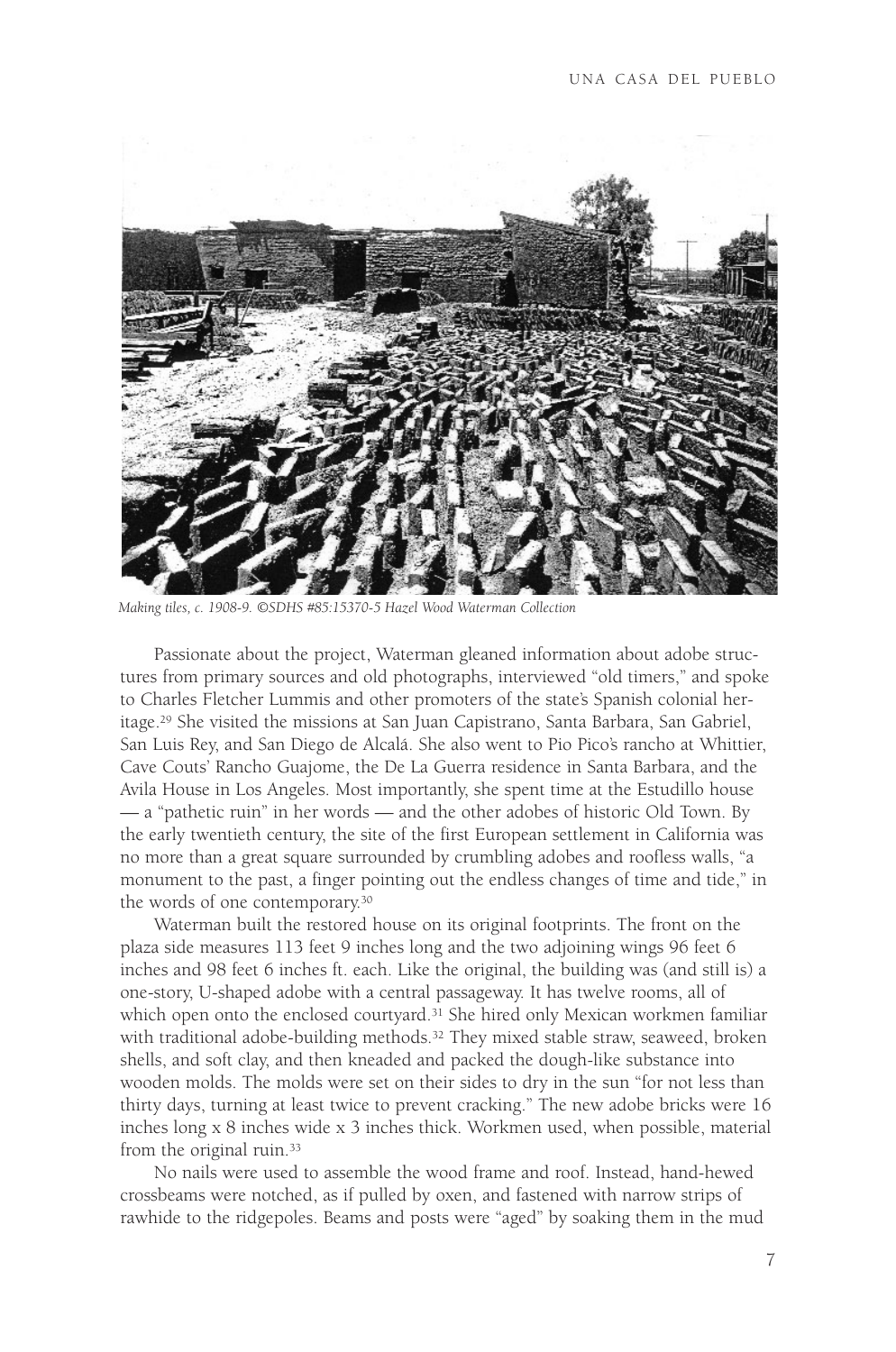flats along the bay. Once the frame was completed, round rafters were laid across the roofline and covered with seaweed, mud, and a tule thatch, called *carrizo*. This gave the roof a slight undulating sag unlike a tile roof laid on shakes or asphalt. Fired clay tiles were then set in the thatch. Many of the tiles of the roof and verandas extending along the courtyard were from the old mission aqueduct. There was a cupola or small tower on the rooftop similar to that of the original house.34

The veranda ceilings were made of bound reeds supported by the rafters. Adobe walls, both exterior and interior, were plastered with two coats of clay mortar and then whitewashed. The whitewash was mixed with cactus juice to give the substance a consistency almost as thick as glue. Like the original home, the windows were protected with wooden bars. Floors were composed of irregular sized, clay ladrillo tiles, tamped and puddled on sand fill.35

Like other early twentieth-century preservationists, Waterman was deeply influenced and captivated by the Spanish Colonial revival in architecture, which had deep roots in Southern California. As she herself wrote: "It seemed to me that the Estudillo house should be restored as a typical aristocratic dwelling of Spanish and Mexican California, representing those days 'when it had served no mean purpose,' a relic of that unique California civilization nowhere else to be found and almost forgotten."36

Given the dearth of specific records and her idealized image of the Californio past, Waterman took some creative license in her restoration. For instance, lintels, sills and frames were stained with blue dyes, and the shutters with a pepper tree green dye. All interior woodwork was oil stained, and largely redwood instead of pine. Crossbeams, rafters, and posts were red cedar instead of pine timber. These rusticated features were an outgrowth of Waterman's fascination with the arts and crafts movement, another expression of the revival in Spanish architecture and decorative arts. Windows were paned glass, unlike the originals, which were probably covered with hides, until the development of the hide and tallow trade during the 1830s-1840s.<sup>37</sup> Workmen also built three fireplaces that did not exist in the original home. Many of the doors and windows, based on photographs taken before the restoration, were put in different locations.39

According to Edwin Clough's *The House of Estudillo*, a souvenir book written to promote the opening, most of the furniture was made of rosewood and mahogany from the forests of Chiapas (southern Mexico) and Honduras. The timbers were brought to the Estudillo home in the ballasts of Yankee hide and tallow ships in the late 1830s. Indian carpenters, according to Clough, hewed these fine woods into simple chairs and bedsteads.40 The dining room had a heavy carved walnut table and handsome copper and silver urns, plates, and jugs. Lillian Whaley recalled that there was "no unnecessary excess of furniture in any of the rooms" during the family's last years at the casa. She described how "chairs of bamboo, cane and even of rawhide interlaced, were arranged close together against the white walls all around the front room, set apart for the reception room."41

Waterman had planned to furnish the main rooms both with "beautifully finished furniture" from Europe and the Orient and with locally-owned pieces. During the Mexican and early American periods, the rooms probably had contained a mixture of local rustic and imported decorative wares. However, once the restored house was advertised as "Ramona's Marriage Place" instead of the "Casa de Estudillo," descendants of some of the old Californio families who had promised to loan family heirlooms to her quickly withdrew their offers to help.<sup>42</sup> After Waterman's departure, the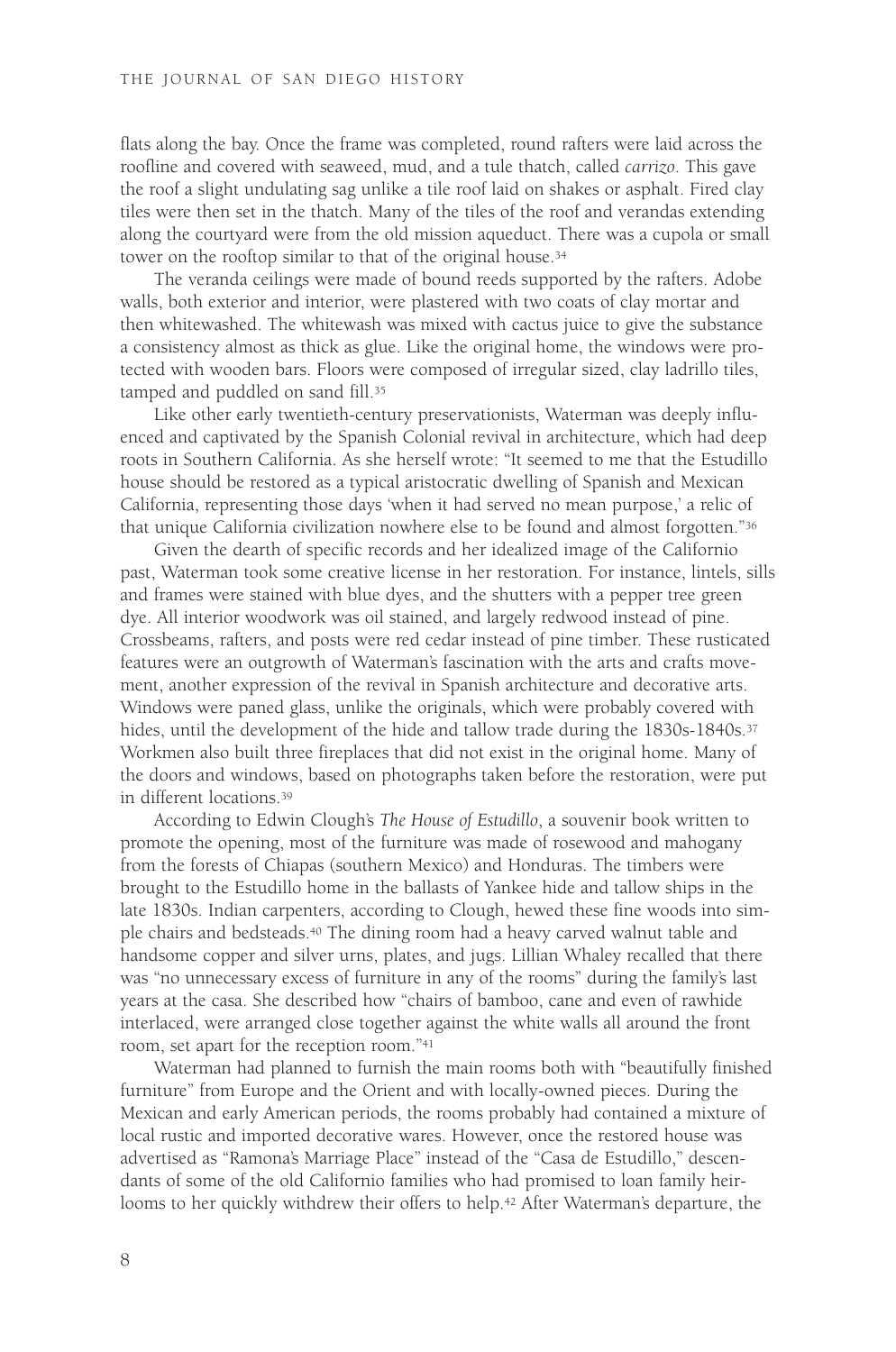

*Drying adobe bricks, c. 1908-9. ©SDHS #2387* 

showman Tommy Getz filled many of the rooms with Ramona bric-a-brac and religious relics and furnishings from the mission period.43

In the early 1970s, on the eve of the nation's bicentennial, California State Parks authorized the local chapter of the Colonial Dames of America to prepare a furnishing plan. Headed by Mary Belcher Farrell, a second-generation La Jollan, the committee furnished the principal rooms with ornate imported pieces from Europe and the Orient. For instance, the sala had a Chinese chippendale sofa, Turkish carpet, Spanish highbacked chairs with needlepoint seats, and an 1853 mahogany Steinway parlorbox grand piano. The master bedroom had Persian rugs, a rosewood canopied fourposter bed, an Italian secretary, and a brass Spanish crucifix, ca 1800. Some of these furnishings have been removed, but many visitors still have the mistaken impression that the Estudillos embodied the lifestyle of a transplanted Spanish aristocracy rather than that of a wealthy Californio ranching family.<sup>44</sup>

Waterman's landscape for the courtyard deviated from its historic use as an outdoor workplace. Using Rancho Guajome as a model, she designed the outlying gardens in a romantic Mediterranean style. The patio courtyard measured 75 feet by 75 feet. On each side at the mid-point, a brick tiled walkway led to a central walkway encircling a pool and fountain. The garden beds featured climbing roses and geraniums. Earthen-red pathways wound through the rear gardens and underneath arbors covered with vines. "The old garden is always a riot of color, flowering shrubbery, climbing vines, roses and dozens of old fashioned flowers are always blooming, summer or winter, between the sanded walks," marveled one *San Diego Union* reporter. Mission palm, fig, orange, lemon, mulberry, pomegranate, and guava trees shaded the grounds. Ten-foot high adobe walls capped with mission tiles extended out from the wings on Calhoun Street and San Diego Avenue.45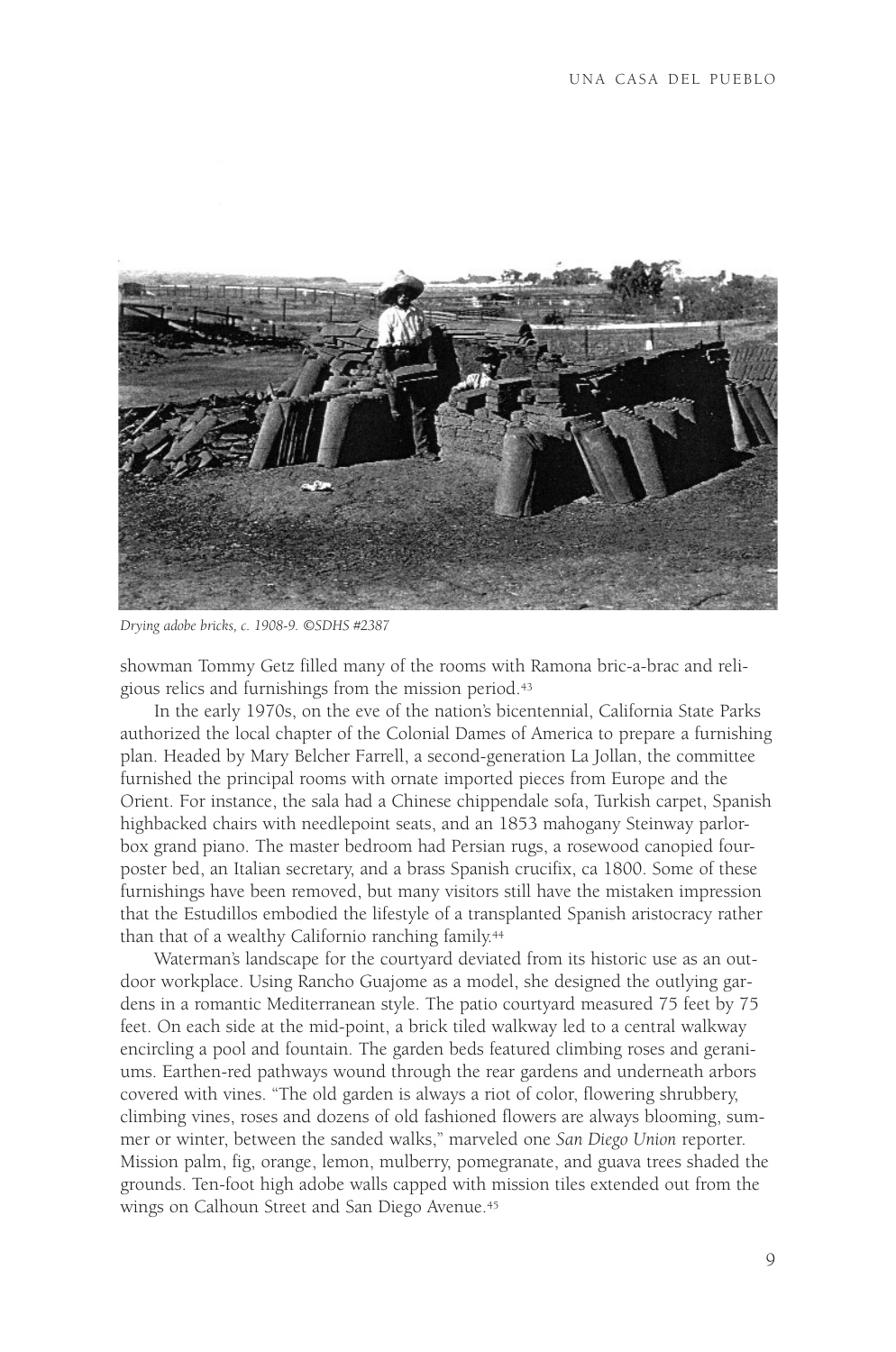Among the most fanciful features of the garden were the fountain, walkways, arbors, and adobe walls, none of which had existed while the Estudillos resided on the premises. Pre-restoration photographs, although few in number, show two or three fig trees and a well, but no formal walkways or fountain in the courtyard area and no adobe walls extending out from the casa. Writing in the early 1920s, Clarence McGrew claimed that the restored landscape was "considerably idealized." In his opinion, the "courtyard of the days of its usage was not a bower of flowers."46

Like most Californio families, the Estudillos planted functional, not ornamental, plants such as fruit trees, vegetables, herbs and flowers. In fact, José María Estudillo, the family patriarch who spent his last years at the house, was quite interested in horticulture. During the late 1820s, he sent to his friend, Francisco de Paula Marin who lived in Honolulu, slips from his olive orchard, a box of small peach trees soaked in water, and seeds to grow citron, mint, borage, rue, and canohalagua, an herb used to alleviate fever and dropsy.47

#### Ramona's Marriage Place: The Interplay of Myth and History

In 1910, much to Waterman's dismay, Spreckels leased the property to Tommy Getz, a minstrel performer from the Midwest, who had no experience in historic or museum management. In the same year he opened the restored landmark as a museum to glowing reviews. The *Los Angeles Times* announced in its June 10 issue:

Old Town is waking!…At the very door of one of the oldest adobe houses in the hamlet, which has been entirely restored, as nearly as possible along the old lines, and now hundreds visit Old Town every day where dozens visited it in months in the past. Yes, Old Town is waking and again coming into her own.

With Spreckels and Clayton's endorsement, Getz advertised the building as "Ramona's Marriage Place," not the "Casa de Estudillo." To celebrate its opening, he planned to stage Ramona in the courtyard during the autumn when "the stars above, and the big mellow moon, will peer down upon the players and their audiences," enthused the *San Diego Sun*. Workmen painted a large scarlet sign with the words, "Ramona's Marriage Place" on the adobe façade. Sightseers traveled by streetcars labeled "Ramona's Marriage Place." In his sales shop, Getz sold Indian beadwork and baskets, mission statuary, deluxe editions of the novel *Ramona*, and a large number of postcards, all of them stamped with "Ramona's Marriage Place" on the reverse side.<sup>48</sup>

Getz's postcards, which were sent all over the country, enticed thousands of visitors with fanciful images of the courtyard fountain, mission bells, and garden of flowering shrubs and fruit trees. Perhaps, the most incongruous, unhistorical feature was the "wishing well," erected in 1910, underneath a vine-covered pergola at the end of a walkway. On a weather-beaten board above the well was the inscription:

> Quaff ye the waters of Ramona's well; Good luck they bring and secrets tell; Blest were they be sandaled Friar; So drink and wish for they desire.<sup>49</sup>

The grounds were decorated with Indian handicrafts, wagon wheels, and other Spanish-era curios. Each year, dozens of newlyweds were married in the musty, candle-lit chapel, which featured a centuries-old, hand-carved Black Madonna. Getz gave daily lectures on local history, much of it sentimental and folkloric. As he put it in his self-published pamphlet, *The Story of Ramona's Marriage Place*, "his daily lecture on the history of the old house, with its memories of Ramona, is a constant treat to all who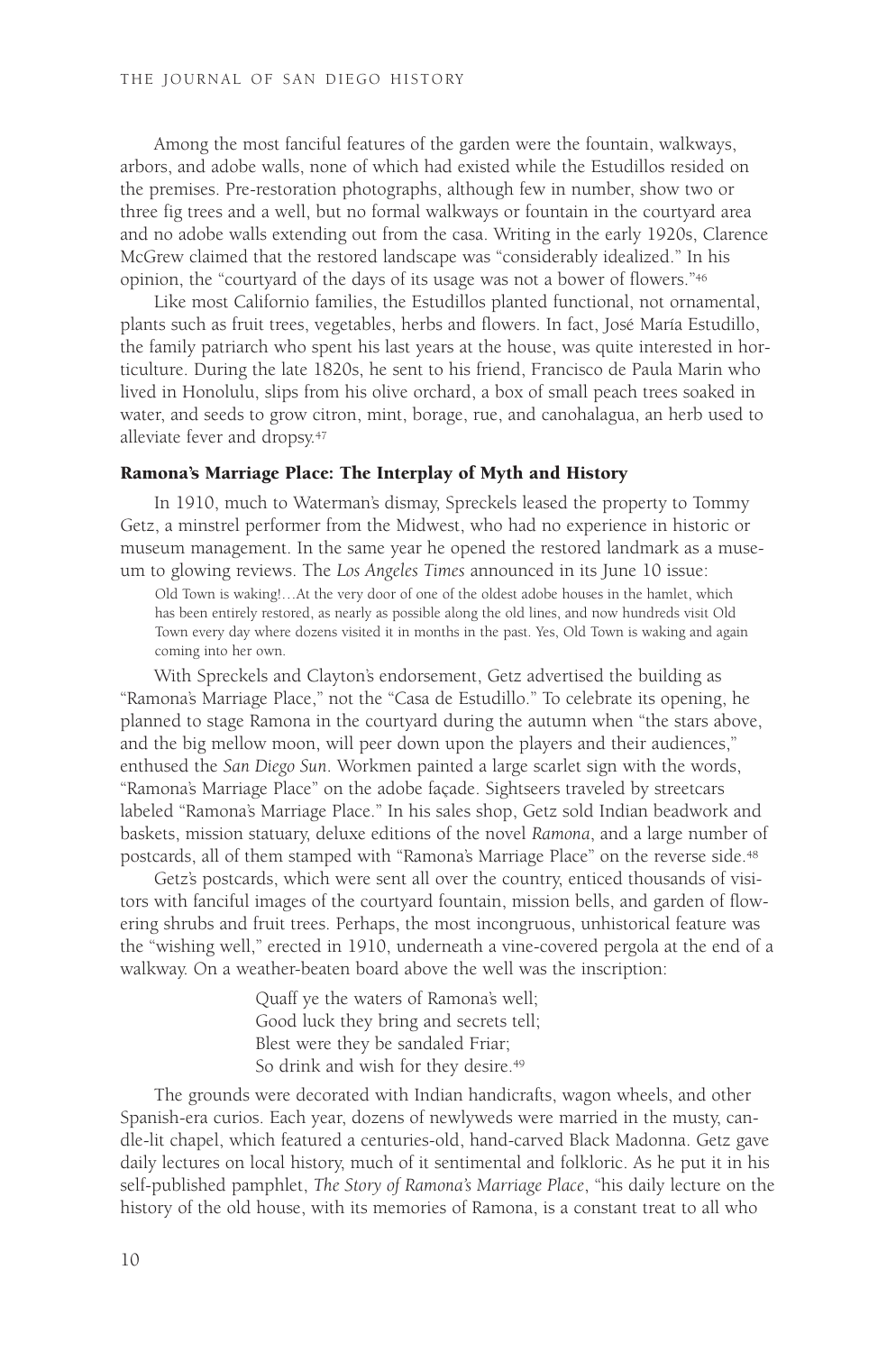

*Rear courtyard and gardens, mid-1920s. Postcard from the author's collection.*

enter its restored and beautiful walls." After 1924, when he bought the property, Getz converted one of the rooms into a cyclorama painting, depicting the missions in the novel. By this time, the museum's artifacts "related only in the vaguest sense to the Estudillo family, but they were excellent props for Getz's stories about Ramona," concluded one student.50

The Estudillo family questioned the museum's direction under Getz's management, in particular, his emphasis on a legendary romance rather than the history of a real family. When José Guadalupe Estudillo complained in 1913 that the building was misnamed, William Clayton responded that the building's appeal was its "connection with the book written by Helen Hunt Jackson…It would have no value whatever if it were advertised as the Estudillo house." "People go see it (Ramona's Marriage Place) and become charmed it with," he acknowledged, "merely for what it is, irrespective of the fact (if) Ramona was married there or not, or whether there was ever any Ramona."51

Hollywood further promoted the myth on the silent screen. In 1910, *Ramona*, directed by D. W. Griffith and starring Mary Pickford, the first of five films based on the novel, opened, although it was not shot on location at the historic adobe. Other films used the adobe as a set because it provided one of the few exotic settings in southern California that could be used in films about far-off lands. In 1912, cameraman William Paley of the Nestor Company shot his first documentary, *Estudillo House California*, which played upon the Ramona connection. The following year the Edison Company shot scenes from *The Old Monk's Tale*, featuring Harold Lloyd, one of the great silent film comedians, in his first role. In 1916, a few scenes from *The Americano*, written by San Diegan Anita Loos and starring Douglas Fairbanks as a young dare-devil American mining engineer in Central America, were shot at the adobe. A year later, the house appeared in *Ashes of Hate*, a story of male rivalry for a woman's love directed by George Melford and produced by Jesse Lasky, who founded the first feature film company in Hollywood with his brother-in-law Samuel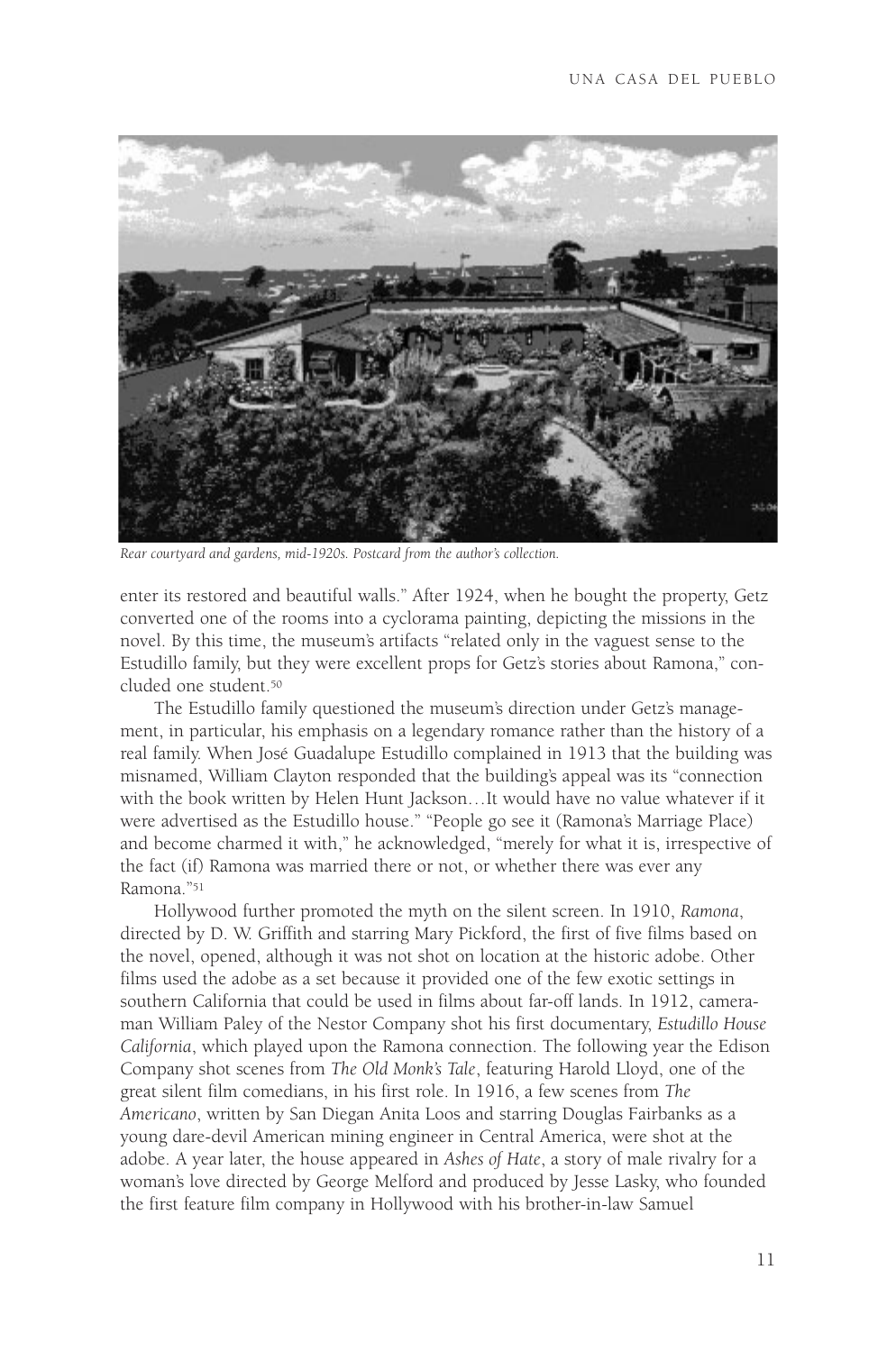#### Goldwyn.52

The Ramona legend particularly appealed to Anglo-American newcomers to California, many of whom yearned for the pastoral values and craft traditions that they imagined had existed in a simpler, agrarian time. They had arrived at a time when Southern California was undergoing a startling transformation, becoming more urbanized, industrialized, and populated. Largely middle class, they had both the leisure and means to patronize Spanish-styled tourist sites and resorts. For many of them, "Ramona's Marriage Place" came to embody the simplicity, grace, and romance that they imagined had existed in the "Days of the Dons." The Ramona craze lasted into the late 1930s when the threat of totalitarianism and wartime upheaval in Europe and Asia redirected the attention of the nation.

The developers, writers, artists, architects, and other promoters of the Ramona legend were consciously aware that theirs was the handiwork of fiction but they did not seem to mind. In 1910, the writer Edwin Clough wrote:

Romance colors the old chronicle and weaves itself on the fabric of fact until it is impossible to discriminate the true from the false, the real from the unreal. And what matters it, after all? Is not the story of Ramona as sweet and beautiful in its humanity and its pathos, as the story of the Estudillos in its record of pastoral and patriarchal simplicity…?53

As historian Kevin Starr pointed out, this mythological Spanish past "had behind it the force of history, in that California began as part of the Spanish Empire."54 By portraying California's Hispanic past in such romantic, idyllic tones, its Anglo-American promoters gave the region a new source of tradition and continuity.

#### The Challenge of Historic Preservation

Today, the Tommy Getz era no longer exists. The pergola, wagon wheels, and other Ramona paraphernalia have been removed. The Casa de Estudillo is now interpreted as a historic Californio home by California State Parks. In 1970, it was placed on the National Register of Historic Places as it represents "probably the finest extant example in the United States of a typical large Spanish-Mexican one-story townhouse<sup>"55</sup>

What conclusions can we draw? First, we stand on the shoulders of earlier preservationists like Hazel Waterman, despite the fact that their values and approaches were demonstrably different from those of succeeding generations of preservationists. Waterman lived at a time when many Americans, unnerved by the industrial and urban revolutions and the disappearance of the Last West, harkened back to a simpler, agrarian time. In a word, they idealized America's frontier heritage or, for Waterman and her contemporaries, the "Days of the Don." This "mythical Spanish age" was celebrated by influential Southern California writers like Charles Fletcher Lummis and George Wharton James for its refinement, hospitality, and virtue. This caused Waterman to restore and preserve the Estudillo home "as a typical old Spanish California dwelling," not "as it was originally, nor as it developed thru changes and alterations." For her, the Estudillos were descendants of a family of "aristocratic Castilian lineage," not racially-mixed Californios living in a remote outpost under Mexican rule.

Waterman's restoration was noteworthy in that it pioneered the use of traditional building methods and materials. She employed Mexican workmen who knew how to make tiles and adobes "in the old way." They knew how to notch the crossbeams, round the rafters, and insulate the rooflines with a tule thatch.56 She took creative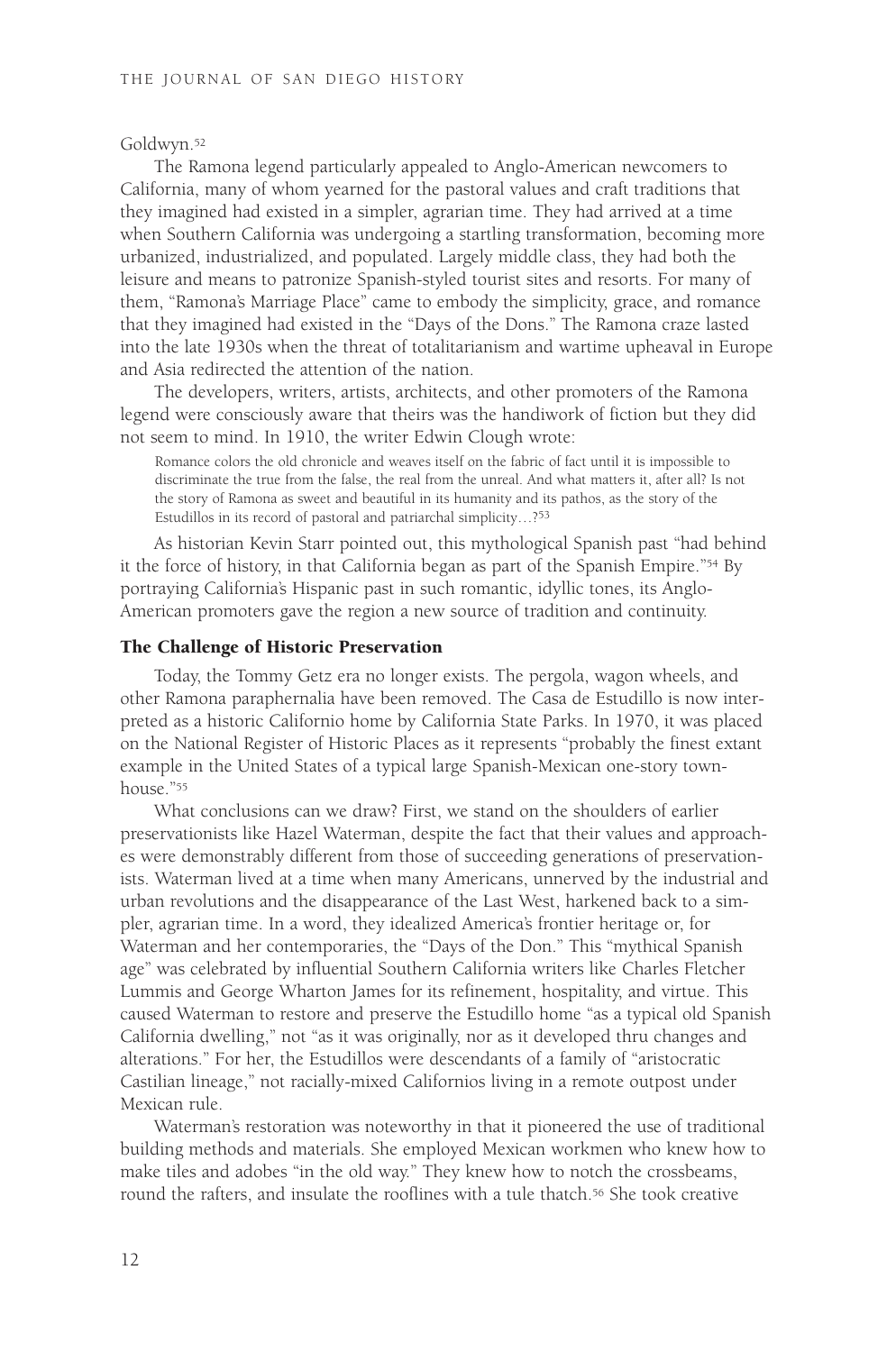license in her landscape design. The original Estudillo home, for example, had no fireplaces, stained woodwork, or courtyard features, such as the water fountain and outer adobe walls.

Since Waterman's time, adobe restoration has radically changed. Today, it is largely a public profession. Historic and archaeological resources are subject to multiple laws, regulations, and guidelines about preserving a structure, building, or site's historic integrity, excavating and removing artifacts, complying with health and safety requirements, and providing access to disabled visitors.57

Reconstruction methods and materials also have continually changed. In the late 1930s the Civilian Conservation Corps (CCC) and again in 1969 California State Parks forsook traditional labor-intensive, adobe making and construction practices in order to structurally stabilize the Estudillo landmark. CCC workmen, ignorant about traditional methods, mixed cement in the plaster and painted the adobe. The historic fabric was further damaged when contracted State Parks workmen installed concrete columns in the adobe walls and rippled the plaster finish.

Today, State Parks preserves the Estudillo House by using mainly traditional adobe-building methods and fabric. Stabilized adobe is used in foundation rehabilitation to stabilize walls, and heavy visitor traffic has necessitated the replacement of historic clay fabric. As an example, the 1910 clay ladrillo tiled walkway beneath the veranda of the house has been replaced with pressed concrete adobe tile.<sup>58</sup>

Few preservationists today have the vision of a Hazel Waterman. California's staggering growth and development after World War II has largely destroyed the historic settings that offered earlier generations a glimpse into early nineteenth-century California life. That past for Waterman, walking among Old Town's crumbling adobes in gloomy silence, was very real. For us, it is an abstraction. Old Town has evolved into a major tourist destination with dozens of concessions. The plaza with its large shade trees and paved walkways, trellised gardens and shop patios, lighted up every night, represents an alluring but false historical setting. The noise and pollutants from the surrounding freeways and the maze of parking lots further detract from the park's historic setting. Old Town's history of Californio families like the Estudillos no longer exists except in the illusive annals of a forgotten past.

## **NOTES** ■

- 1. Sally Thornton, *Daring To Dream: The Life of Hazel Wood Waterman* (San Diego: San Diego Historical Society, 1987), 64; Waldo Waterman, interviewed 1958, transcript, San Diego Historical Society (SDHS) Oral History Archives, 8.
- 2. Keith A. Sculle, "The Power of Myth in Ramona and Ramona's Marriage Place," *The Mid-Atlantic Almanack*, 12 (2003), 95.
- 3. After Mexico had gained its independence from Spain in 1821, the newly formed Republic barred Spaniards living in Mexico from owning land. Consequently, José María Estudillo turned his property over to his son, José Antonio, who was a Mexican citizen by birth.
- 4. On José Antonio Estudillo's upbringing, see Marie E. Northrop, *Spanish-Mexican Families of Early California: 1769-1850* (Burbank, CA: Southern California Genealogical Society, 1976), 2: 84-85; Barbara Palmer, "Estudillo Family," *Old Town Character Studies: Sketches and Sources* (typescript, Old Town State Historic Park Library, San Diego, 2001), 4, 6, 9.
- 5. These individuals were Juan María Osuna, Francisco María Alvarado, Manuel Machado, Jesús Moreno, and Ysidro Guillén.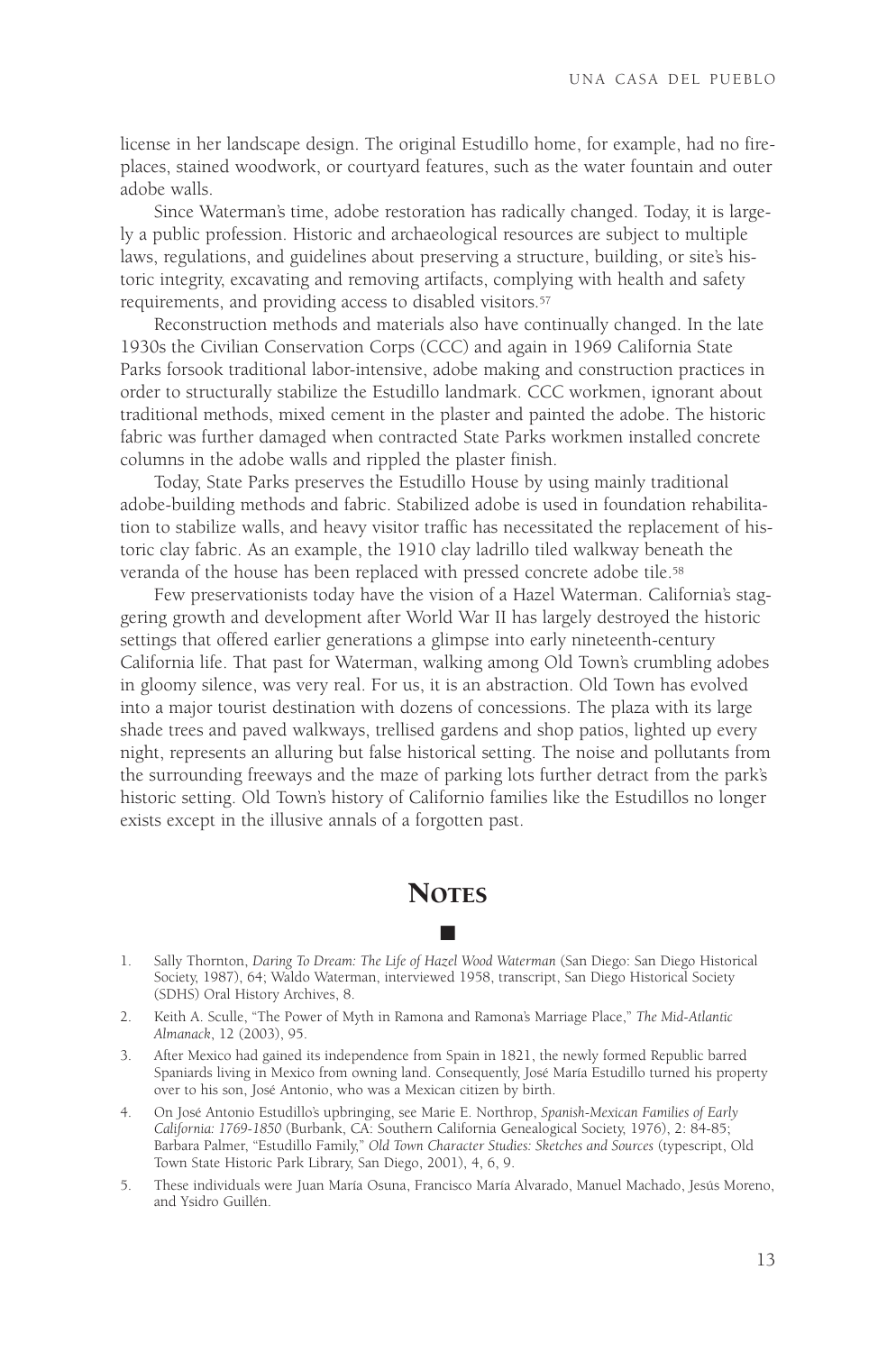- 6. See Hubert Howe Bancroft, *History of California* (San Francisco: The History Company, 1886), 2:542- 43, 546-47, 3:63, 605, 612, 614, 616, 623-24; Rose Marie Beebe and Robert M. Senkewicz, eds., *Lands of Promise and Despair, Chronicles of Early California, 1535-1846* (Santa Clara: Santa Clara University, 2001), 390-394; Benjamin Hayes, *Emigrant Notes*, 2:329-33, MSS C-E 62, Bancroft Library, University of California, Berkeley (hereafter Bancroft Library); William E. Smythe, *History of San Diego*, *1542-1908* (San Diego: The History Company, 1908), 1:169.
- 7. Two of Victoria Estudillo's twelve children died in infancy. See José Guadalupe Estudillo to his nephew Miguel, May 13, 1906, Estudillo Family Papers, MSS C-B 899, 2, Bancroft Library; Iris Engstrand, *San Diego California's Cornerstone* (San Diego: Sunbelt Publications, 2005), 61-2; Palmer, *Old Town Character Studies*: "Pedrorena Family," 1; "Domínguez/Reyes-Ybañez Families," 1, 2, 4; "Estudillo Family," 5, 9-10; Smythe, *History of San Diego*, 1:169.
- 8. José Antonio and Victoria Estudillo's daughter, María Antonia, married Miguel de Pedrorena, a wealthy Spanish-born sea trader, in 1842. They resided in San Diego near the Estudillo casa until Miguel's death in 1850. The following year María Antonia died, leaving four children to be raised by Victoria.
- 9. Hayes, *Emigrant Notes*, 1:153, 165; 3:452, 618, MSS C-E 62, Bancroft Library; George Walcott Ames, *California Historical Landmarks Series, La Casa de Estudillo Registered Landmark #53* (Berkeley: Department of Natural Resources, Division of Parks, 1936), 7-8; C. Lillian Whaley, "California's Oldest Town," ed. June A. Reading (unpublished work, Whaley House, San Diego), 18; Dale B. Miller, "The Casa de Estudillo," (unpublished work, Old Town State Historic Park Library, n.d.), 1-3; David Thompson, "Ramona's Marriage Place," *California Magazine* (n.d.), 30, California Room, San Diego Public Library (SDPL).
- 10. The Mexican government abandoned the San Diego Presidio after 1837. In 1839, the chapel was the only building still standing at the presidio. It continued to be used to administer the sacraments. By 1848-49, it was a complete ruin.
- 11. Quoted in James Nolan, *Discovery of the Lost Art Treasures of California's First Mission* (San Diego: Copley Books, 1978), 17-8.
- 12. Benjamin Hayes, *Notes on California Affairs*, MSS C-E-81, folder 9, Bancroft Library; Whaley, "California's Oldest Town," 13.
- 13. Nolan, *Discovery of the Lost Art Treasures of California's First Mission*, 19.
- 14. Richard Pourade, *Property of Old San Diego* (San Diego: San Diego Union-Tribune Publishing, 1962), 4-5; Whaley, "California's Oldest Town," 9; Edwin Clough, *Ramona's Marriage Place, The House of Estudillo* (Chula Vista, CA: Denrich Press, 1910), 8; Ames, *La Casa de Estudillo Registered Landmark #53*, 7-8.
- 15. Bancroft, *History of California*, 5:326-28; Hayes, *Notes on California Affairs*, MSS C-E-81, folders 4 and 5, Bancroft Library; Benjamin Hayes, *Diary* (1875), 236-239, CT-2551, Cave Couts Collection, Huntington Library; Engstrand, *San Diego California's Cornerstone*, 74.
- 16. Mario T. Garcia, "Merchants and Dons, San Diego's Attempt at Modernization, 1850-1860," *The Journal of San Diego History*, 21, no. 3 (Winter 1975), 69-71; San Diego County Tax Assessment Roll (1850), Box 1, folder 1, SDHS; Robert Glass Cleland, *The Cattle on a Thousand Hills, Southern California 1850-1880* (San Marino: Huntington Library, 1941); Engstrand, *San Diego California's Cornerstone*, 85. See also "Notes from Estate of Miguel Pedrorena," in José Antonio Estudillo Papers, Document File, SDHS. In 1856, according to this source, Rancho San Jacinto's valuation was \$15,400, roughly one-half of José Antonio Estudillo's total assets.
- 17. See *Deed Book E* (November 17, 1855), 405; *Deed Book II* (April 25, 1866), 253; *Deed Book III* (September 10, 1868), 252; *Mortgage Book I* (January 4, 1863), 92-3; San Diego County Tax Assessor's Office. See also Raymond Brandes, *Report* (Southern Service Center, Department of Parks and Recreation, 1976), 1-2.
- 18. Remodeling included hanging new doors, painting interior walls, and oil staining wood work. Nails were used. *Rosario Estudillo de Ferrer vs. Victoria Dominguez de Estudillo*, et. al., 17th District Court, July 11, 1869, Case 198, Box 5, folder 8, SDHS.
- 19. Alex Bevil, *History of San Diego—As Seen Through Its Architecture* (unpublished work, Southern Service Center, Department of Parks and Recreation, 1996); Hayes, *Emigrant Notes*, 217; Hayes, *Notes on California Affairs*, folder 5.
- 20. Nolan, *Discovery of the Lost Art Treasures of California's First Mission*, 18.
- 21. "Old Town from Presidio Hill," Henfield photograph, ca. 1867-68, neg. no. 3864 in *Old Town to 1874*, Book 46, SDHS; "Estudillo House," photograph, ca. 1872-1874, neg. no. 80-2863 in *Old Town, Casa de Estudillo, 1872-1910*, Book I, SDHS; quoted in Helen Elliott Bandini, "Spanish Days," *The Federation Courier*, 11, no. 4 (February 1911), 13.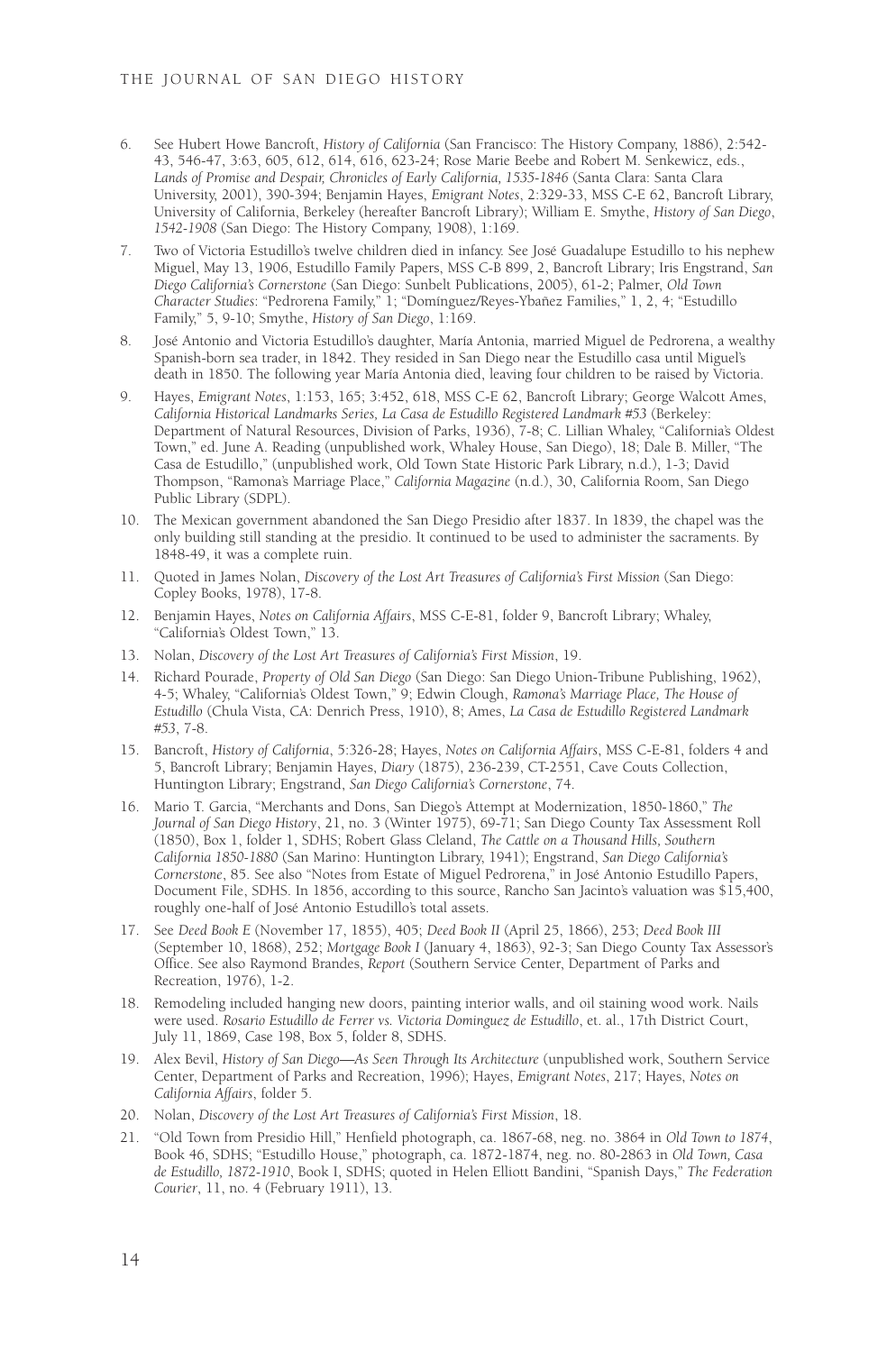- 22. Quoted in Whaley, "California's Oldest Town," 19.
- 23. Charles McGrew, *City of San Diego and San Diego County* (Chicago and New York: American Historical Society, 1922), 54.
- 24. Quoted in McGrew, *City of San Diego and San Diego County*, 53.
- 25. Quoted in Whaley, "California's Oldest Town," 17.
- 26. Salvador Estudillo to William Clayton, July 30, 1909, Hazel Waterman Papers, MSS-226, Box 1, folder 13, SDHS; Deed Book 417 (January 4, 1906), 60, San Diego County Tax Assessor's Office. Historic photographs reveal the Estudillo home to be a veritable ruin by the 1890s, nothing but crumbling earthen walls without windows, doors, and a roof. See *Old Town Casa de Estudillo, 1872-1910*, Book I, SDHS.
- 27. In March 1908, she completed the design of the William Clayton residence. See Waterman, "Memoranda," Hazel Waterman Papers, MSS-226, Box 2, folders 6, 13, SDHS.
- 28. Thornton, *Daring To Dream*, 63-67; Carol Greentree, "Hazel Waterman," *Pioneers of American Landscape Design*, ed. Charles Birnbaum and Robin Karson (New York: McGraw Hill Press, 2000), 431-434; Engstrand, *San Diego California's Cornerstone*, 127-8.
- 29. Waterman was familiar with the following works: Alfred Robinson, *Life in California* (New York: Wiley & Putman, 1846); Richard Henry Dana's *Two Years Before the Mast* (London: E. Moxon, 1841); Hubert Howe Bancroft, *History of California* (San Francisco: The History Company, 1886).
- 30. Waterman, "The Restoration of a Landmark," Waterman Papers, Box 1, folder 11, p. 5, SDHS; Harriet Harper, *Letters from California* (Portland, ME: B. Thurston & Co., 1888), 74. See also Waterman, "The Influence of an Olden Time," *The House Beautiful*, 14, no. 1 (June, 1903), 3-8; Waterman, "Notebooks," Waterman Papers, Box 1, folder 6, SDHS.
- 31. "José Antonio Estudillo House," (1937), drawing no. 2, *Historic American Buildings Survey* (HABS, CAL, 45); Waterman, "Restoration of Landmark," 6.
- 32. Workmen did not use traditional clay mortar; instead, they mixed it with "cement mud." Cement and lime mortars are incompatible with traditional (or unstabilized) adobe brick because they expand and shrink less than does adobe. Consequently, the adobe brick either pushes against or pulls away from the mortar, causing cracking. Cement was also used in the foundation. See Waterman, "Specifications for Restoration of Typical Old Spanish California House," Hazel Waterman Papers, Box 1, folder 12, p. 10, SDHS.
- 33. Waterman, "Restoration of Landmark," 5; Waterman, "Specifications for Restoration," 9.
- 34. Waterman, "Restoration of Landmark," 5-7, 10; Waterman, "Specifications for Restoration," 13-14; A. P. Nasatir and Lionel U. Ridout, "House of José Antonio Estudillo," *Report to the Mayor and City Council of San Diego and Historical Site Board on Historical Survey of Old Town Plaza* (typescript, San Diego State University Library, 1967), 16-17. Historic photographs indicate that the cupola had been removed from the rooftop by the early 1870s.
- 35. Waterman, "Restoration of Landmark," 6; "Specifications for Restoration," 10, 12, 14.
- 36. Waterman, "Specifications for Restoration," 4.
- 37. According to a front-page feature story, "small panes of glass were put in" during the late 1840s. "Old Town: San Diego's Suburb that Has Existed a Century," *San Diego Union*, August 28, 1887.
- 38. There are no chimneys in the 1869, 1880, and 1900 photographs of the Estudillo House. The 1869 photograph by Rudolph Schiller, a "Daguerreian artist," who lived in Old Town, is the earliest known photograph of the house.
- 39. Waterman, "Restoration of a Landmark"; Waterman, "Specifications for Restoration"; "Estudillo House," photograph, ca. 1872-1874, neg. no. 80-2863 in *Old Town, Casa de Estudillo, 1872-1910*, Book I, SDHS. On the relationship between the arts and crafts movement and broader Spanish colonial revival in Southern California, see James Early, *Presidio, Mission, and Pueblo: Spanish Architecture and Urbanism in the United States* (Dallas: Southern Methodist University Press, 2004), 201.
- 40. Waterman, "Restoration of Landmark," 7-8; Clough, *Ramona's Marriage Place, The House of Estudillo*, 16.
- 41. Whaley, "California's Oldest Town," 18.
- 42. Waterman, "Restoration of Landmark," 12.
- 43. For example, see interior house descriptions in *San Diego Union*, December 16, 1912, 9; December 22, 1912, 14; February 24, 1914, 18; January 1, 1915 (Exposition Edition).